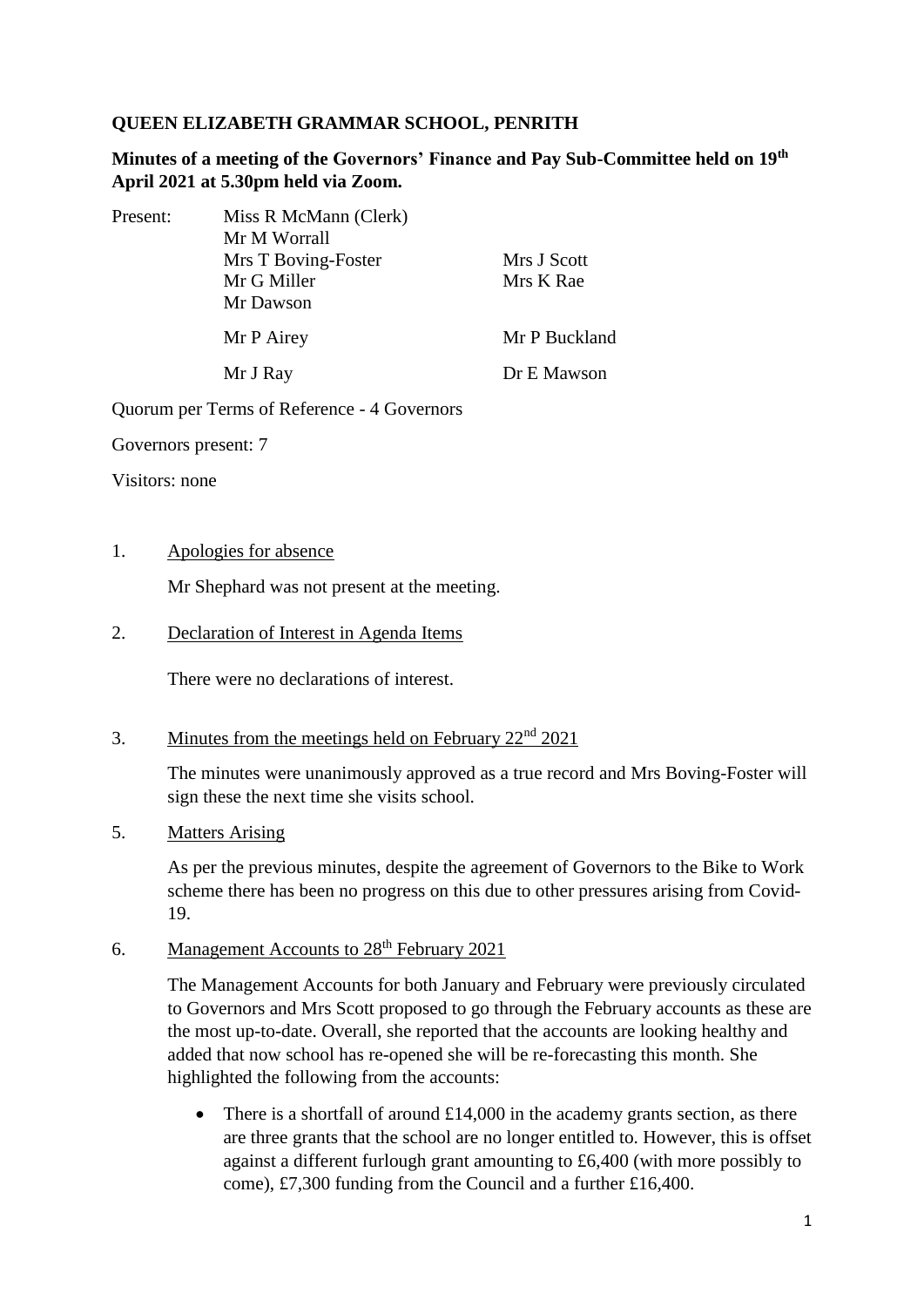- Overall, there is a negative of £5,600 but there is £6,000 worth of money to come in from Covid testing which covers the period up to the  $5<sup>th</sup>$  March. Mrs Scott is hopeful for more to cover the period from  $8<sup>th</sup>$  March but this is unknown presently. All costs have been incurred for this now so any money that comes in is a bonus.
- Additionally, there is circa £6,500 worth of Gift Aid money to be applied for. This is not yet reflected in the budget as there are issues with logging in but once this is overcome there will be no problems in claiming the money back. **Thus, taking the above into account Mrs Scott reported that the school will be back into a surplus for the year.**
- With regards to expenditure, the school is quite comfortable owing to the period of time it has been shut. There have been gains as have not had to use much of the supply budget and there will be no exam invigilator fees to pay.
- Whilst the school has been shut, compliance testing and work has been caught up on. There are maintenance overspends due to the phasing of the budget, but this will be covered under the maintenance report.

There were no questions or comments.

## 7. Bank Accounts and Cash Flow

Mrs Scott reported that the cash position for the school was very healthy. She added that it is the end of the VAT quarter and so there is a repayment due of £22,000 due this month. The cash is spread amongst the various accounts with HSBC holding the largest amount as is normal. **The Governors unanimously confirmed that they were happy with the amounts held in each account.**

**Mrs Rae gave her thanks to Mrs Scott for such a comprehensive update on the accounts, which meant that the Governors did not have any questions.** 

#### 8. Maintenance Update

Mrs Scott circulated a lengthy report prior to the meeting, as per the action in the February meeting. Mrs Scott wanted to note how proud she is of how smoothly the lateral flow testing had gone when the school re-opened, completing it two days ahead of schedule. She gave her thanks to all involved including the Governor volunteers and the Cumbria Fire and Rescue service as well as the amazing resolve of all staff and students.

On a general basis, Mrs Scott reported that she and the team are continuing to work on the buildings, ensuring that Health and Safety compliance is up-to-date. Due to Covid-19, there are on occaision issues with having contractors on site but that the school is doing the best it can.

Mrs Scott went through the 'future works' spreadsheet section of the report. The intention of this is to give Governors a flavour of what the school is trying to achieve and that she felt the team are becoming more pro-active. There are a number of big jobs that need doing, subject to being able to fund them, which are as follows: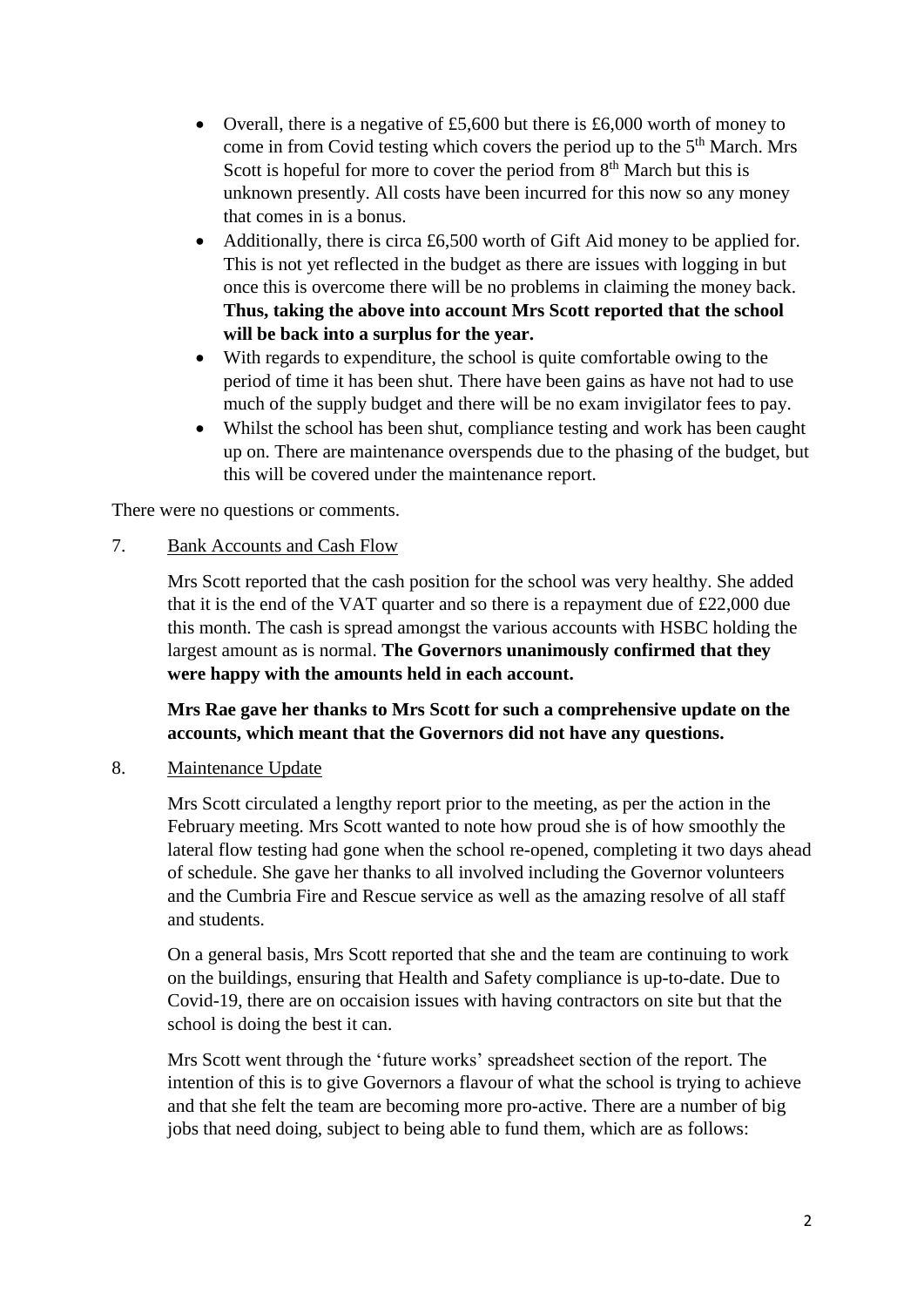- Top and crown trees at the front of the school (a copy of the tree survey conducted forms part of the previously circulated report).
- The kitchen area needs re-addressing, inclusive of the equipment.
- I.T. survey has revealed that the cabling is an issue. There is money in the I.T. budget for this but if it is not enough, will look to the capitation budget.
- In September there is a partially sighted student joining the school and thus some changes need to be made to the building. These are not major jobs and Guide Dogs for the Blind have been in school to assist in what could be done to help.
- Additional toilets are needed in school, which has been mentioned in previous meetings.
- CCTV needs updating though this is rarely used.
- Issues of flooding, though there is a cheap solution and this will be addressed in the summer holidays.
- £20,000 from the devolved capital fund is earmarked for the pavilion and roof repairs. Three quotes have been obtained for the roof (cost circa £13,000) and this should happen in the first week of the summer holidays.
- One of the biggest issues is the playing field / running track. There is a drainage issue, which has led to a very soggy patch in the middle of it. United Utilities are coming to look at this next week and it is the hope that they will pay for the work. However, the issue with this is that they will do the work when they choose too.

Questions and comments were as follows:

- *Correction to make that have not been in to do a full safety audit – just looked at some departments (GM).* This was noted.
- *Are the Covid measures, including the lateral flow testing, up-to-date in the Risk Assessments (GM)?* Yes and this is displayed on the website (JS)
- *If extra toilets were put in, would there need to be planning permission (KR)?* If there was to be a dedicated block then permission would have to be sought or; the quicker alternative is to extend what is in place already (JS).
- *Is there a plan of where the drains and water pipes are (PA)?* No there is not hopeful that this is the issue (JS). **It was agreed that it would be a good idea to try and obtain plans for this.**
- *Clarification that the anti-social behaviour referenced in page 2 is not the school's Sixth Form students (TBF).* That is correct (JS).

There was a short discussion about whether it would be useful to have a costed list of each project, alongside which jobs take the highest priority. It was noted that costing things can be unrealistic, as quotes will quickly become outdated. In response to a question, there is £40,000 in the devolved capital grant but £20,000 of this earmarked for the roof and pavilion. **It was agreed that it is too difficult to sign off any projects that are not low value until the position is clear with the EFSA. Thus this will be re-visited as and when appropriate.**